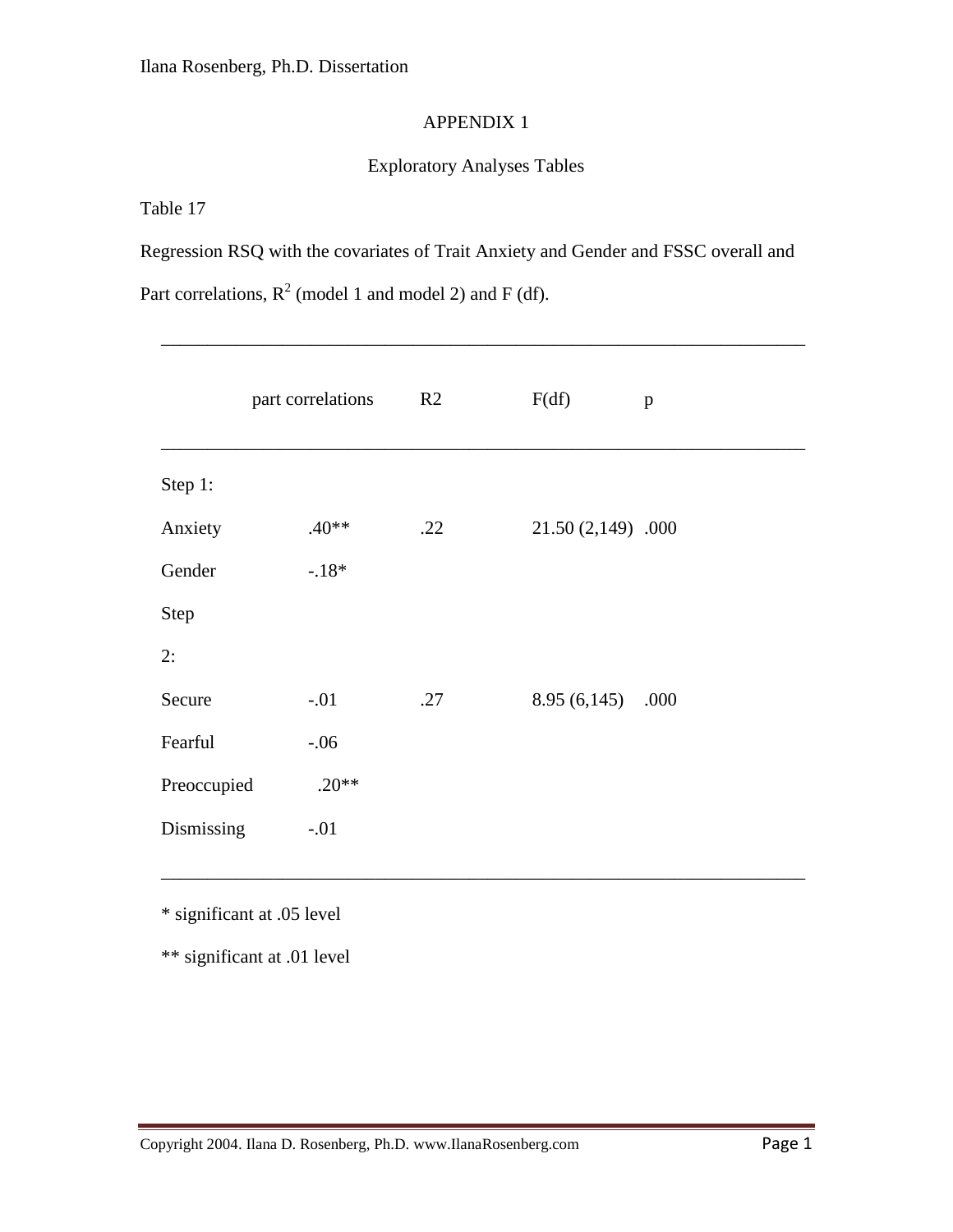# Table 18

Regression RSQ with the covariates of Trait Anxiety and Gender and FSSC Subscale 1 - Fear of Failure and Criticism and Part correlations,  $R^2$  (model 1 and model 2) and F (df).

\_\_\_\_\_\_\_\_\_\_\_\_\_\_\_\_\_\_\_\_\_\_\_\_\_\_\_\_\_\_\_\_\_\_\_\_\_\_\_\_\_\_\_\_\_\_\_\_\_\_\_\_\_\_\_\_\_\_\_\_\_\_\_\_\_\_\_\_\_

|             | part correlations | R2  | F(df)           | $\mathbf{p}$ |
|-------------|-------------------|-----|-----------------|--------------|
| Step 1:     |                   |     |                 |              |
| Anxiety     | $.02**$           | .25 | $(2,149)$ 24.55 | .000         |
| Gender      | .50               |     |                 |              |
| Step 2:     |                   |     |                 |              |
| Secure      | .02               | .28 | 9.53(6,145)     | .000         |
| Fearful     | .06               |     |                 |              |
| Preoccupied | $.18*$            |     |                 |              |
| Dismissing  | $-.01$            |     |                 |              |

\* significant at .05 level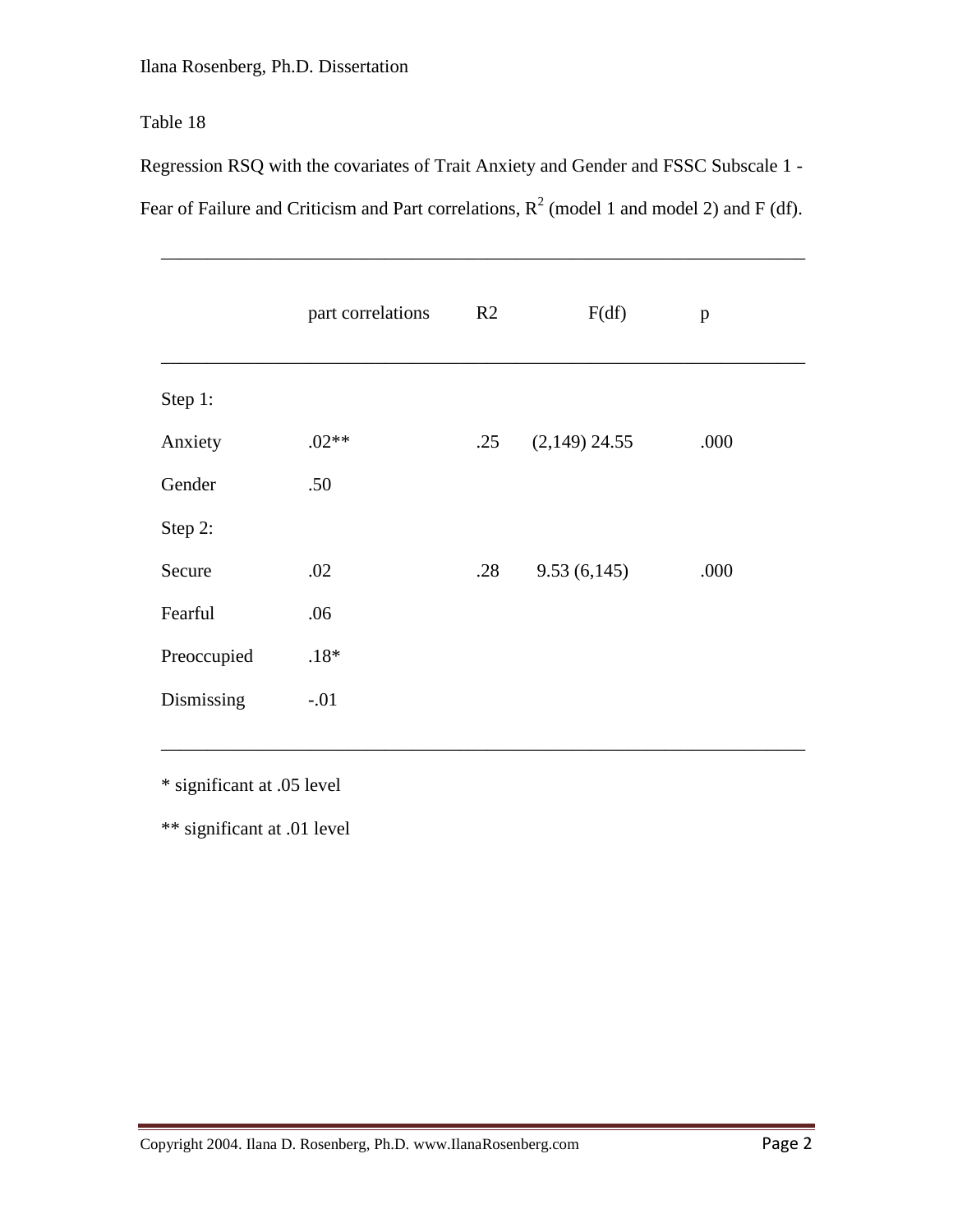# Table 19

Regression RSQ with the covariates of Trait Anxiety and Gender and FSSC Subscale 2 - The Unknown and Part correlations,  $R^2$  (model 1 and model 2) and F (df).

\_\_\_\_\_\_\_\_\_\_\_\_\_\_\_\_\_\_\_\_\_\_\_\_\_\_\_\_\_\_\_\_\_\_\_\_\_\_\_\_\_\_\_\_\_\_\_\_\_\_\_\_\_\_\_\_\_\_\_\_\_\_\_\_\_\_\_\_\_

|             |     | part correlations | R <sub>2</sub> | F(df)        | $\mathbf{p}$ |
|-------------|-----|-------------------|----------------|--------------|--------------|
| Step 1:     |     |                   |                |              |              |
| Anxiety     |     | $.35**$           | .25            | 16.62(2,149) | .000         |
| Gender      |     | $-.24**$          |                |              |              |
| Step 2:     |     |                   |                |              |              |
| Secure      |     | .01               | .28            | 9.53(6,145)  | .000         |
| Fearful     |     | .06               |                |              |              |
| Preoccupied |     | $.18*$            |                |              |              |
| Dismissing  | .02 |                   |                |              |              |

\_\_\_\_\_\_\_\_\_\_\_\_\_\_\_\_\_\_\_\_\_\_\_\_\_\_\_\_\_\_\_\_\_\_\_\_\_\_\_\_\_\_\_\_\_\_\_\_\_\_\_\_\_\_\_\_\_\_\_\_\_\_\_\_\_\_\_\_\_

\* significant at .05 level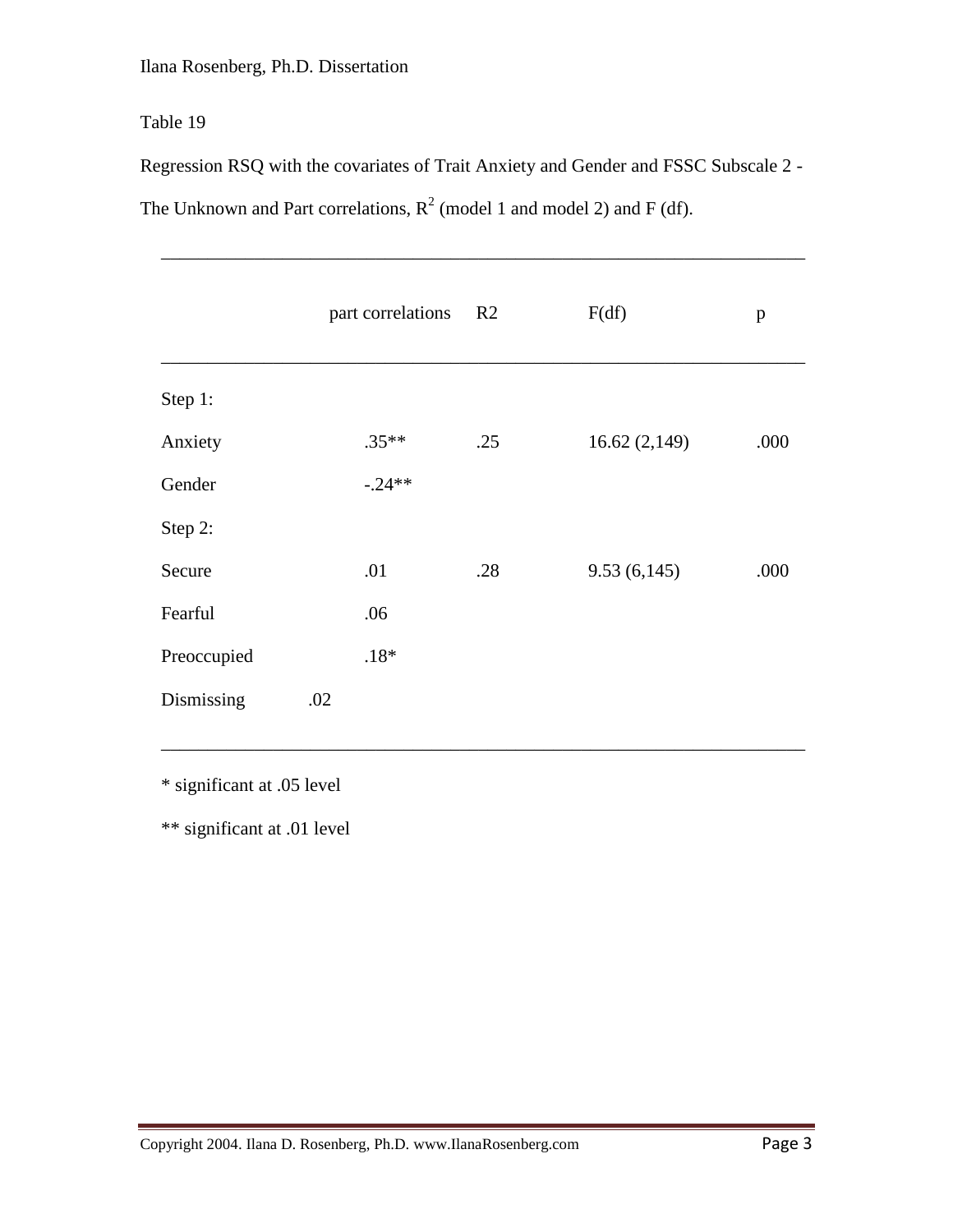Table 20

Regression RSQ with the covariates of Trait Anxiety and Gender and FSSC Subscale 3 - Minor Injury and small animals and Part correlations,  $R^2$  (model 1 and model 2) and F (df).

\_\_\_\_\_\_\_\_\_\_\_\_\_\_\_\_\_\_\_\_\_\_\_\_\_\_\_\_\_\_\_\_\_\_\_\_\_\_\_\_\_\_\_\_\_\_\_\_\_\_\_\_\_\_\_\_\_\_\_\_\_\_\_\_\_\_\_\_\_\_\_\_

|             | part correlations | R <sub>2</sub> | F(df)       | $\mathbf{P}$ |
|-------------|-------------------|----------------|-------------|--------------|
| Step 1:     |                   |                |             |              |
| Anxiety     | $.22**$           | .11            | 9.14(2,149) | .000         |
| Gender      | $-.24**$          |                |             |              |
| Step 2:     |                   |                |             |              |
| Secure      | .01               | .17            | 5.04(6,145) | .000         |
| Fearful     | $-13$             |                |             |              |
| Preoccupied | $.20**$           |                |             |              |
| Dismissing  | $-00$             |                |             |              |

\* significant at .05 level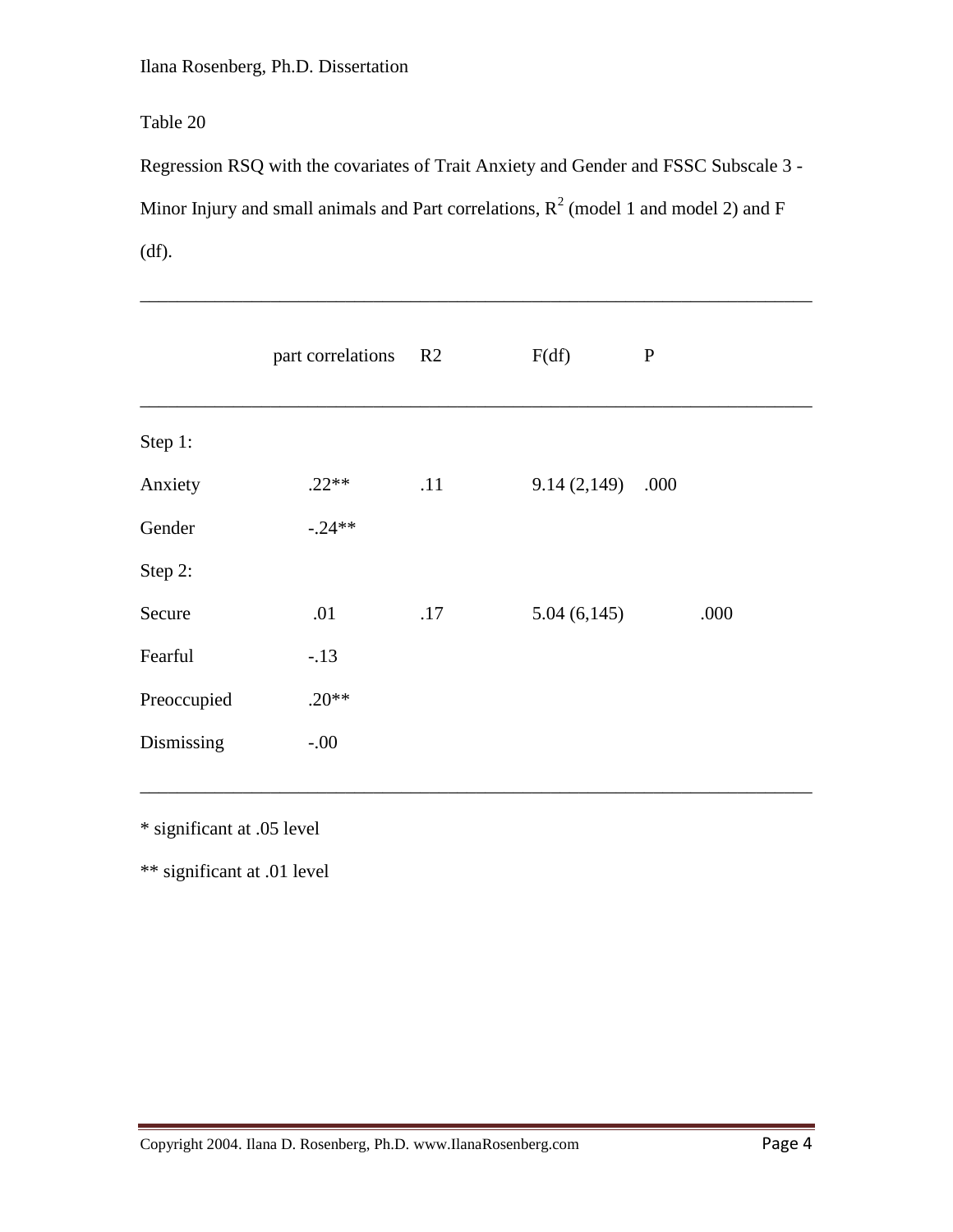## Table 21

Regression RSQ with the covariates of Trait Anxiety and Gender and FSSC Subscale 4 - Danger and death and Part correlations,  $R^2$  (model 1 and model 2) and F (df).

\_\_\_\_\_\_\_\_\_\_\_\_\_\_\_\_\_\_\_\_\_\_\_\_\_\_\_\_\_\_\_\_\_\_\_\_\_\_\_\_\_\_\_\_\_\_\_\_\_\_\_\_\_\_\_\_\_\_\_\_\_\_\_\_\_\_\_\_\_\_\_\_

|             | part correlations | R <sub>2</sub> | F(df) | p            |      |
|-------------|-------------------|----------------|-------|--------------|------|
| Step 1:     |                   |                |       |              |      |
| Anxiety     | $-.22**$          | .09            |       | 8.68 (2,149) | .000 |
| Gender      | $.22**$           |                |       |              |      |
| Step 2:     | .10               |                |       |              |      |
| Secure      | $-.07$            |                |       | 3.75(6,145)  | .000 |
| Fearful     | $-.11$            |                |       |              |      |
| Preoccupied | .11               |                |       |              |      |
| Dismissing  | .05               |                |       |              |      |

\* significant at .05 level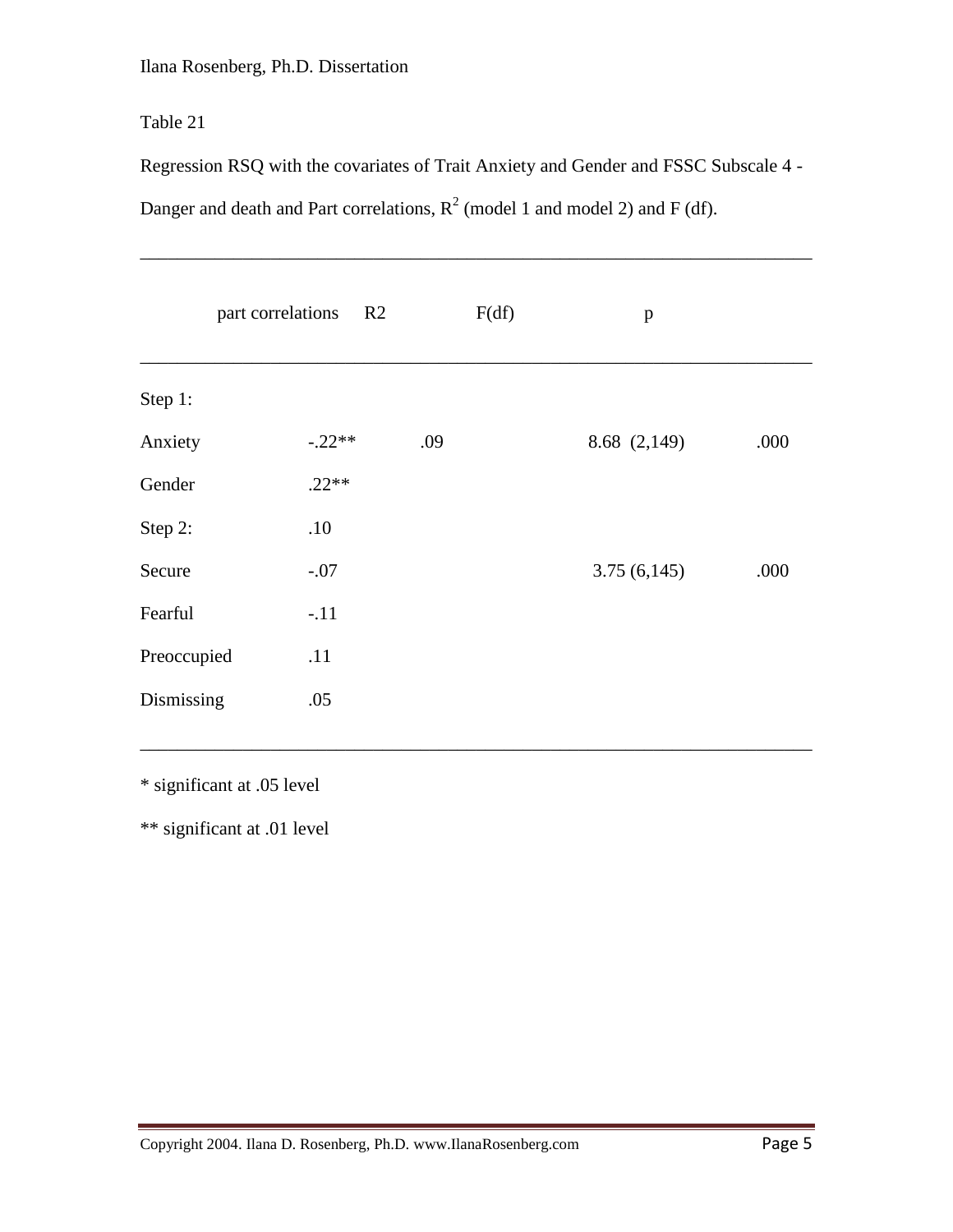# Table 22

Regression RSQ with the covariates of Trait Anxiety and Gender and FSSC Subscale 5 - Medical fears and Part correlations,  $R^2$  (model 1 and model 2) and F (df).

\_\_\_\_\_\_\_\_\_\_\_\_\_\_\_\_\_\_\_\_\_\_\_\_\_\_\_\_\_\_\_\_\_\_\_\_\_\_\_\_\_\_\_\_\_\_\_\_\_\_\_\_\_\_\_\_\_\_\_\_\_\_\_\_\_\_\_\_\_\_\_\_

|             | part correlations | R2  | F(df)             | p    |
|-------------|-------------------|-----|-------------------|------|
| Step 1:     |                   | .06 |                   |      |
| Anxiety     | $-.24**$          |     | 4.64(2,149)       | .000 |
| Gender      | $-.02$            |     |                   |      |
| Step 2:     |                   | .13 |                   |      |
| Secure      | $-.06$            |     | 3.66 (6,145) .000 |      |
| Fearful     | $-.04$            |     |                   |      |
| Preoccupied | $.24**$           |     |                   |      |
| Dismissing  | $-.06$            |     |                   |      |

\* significant at .05 level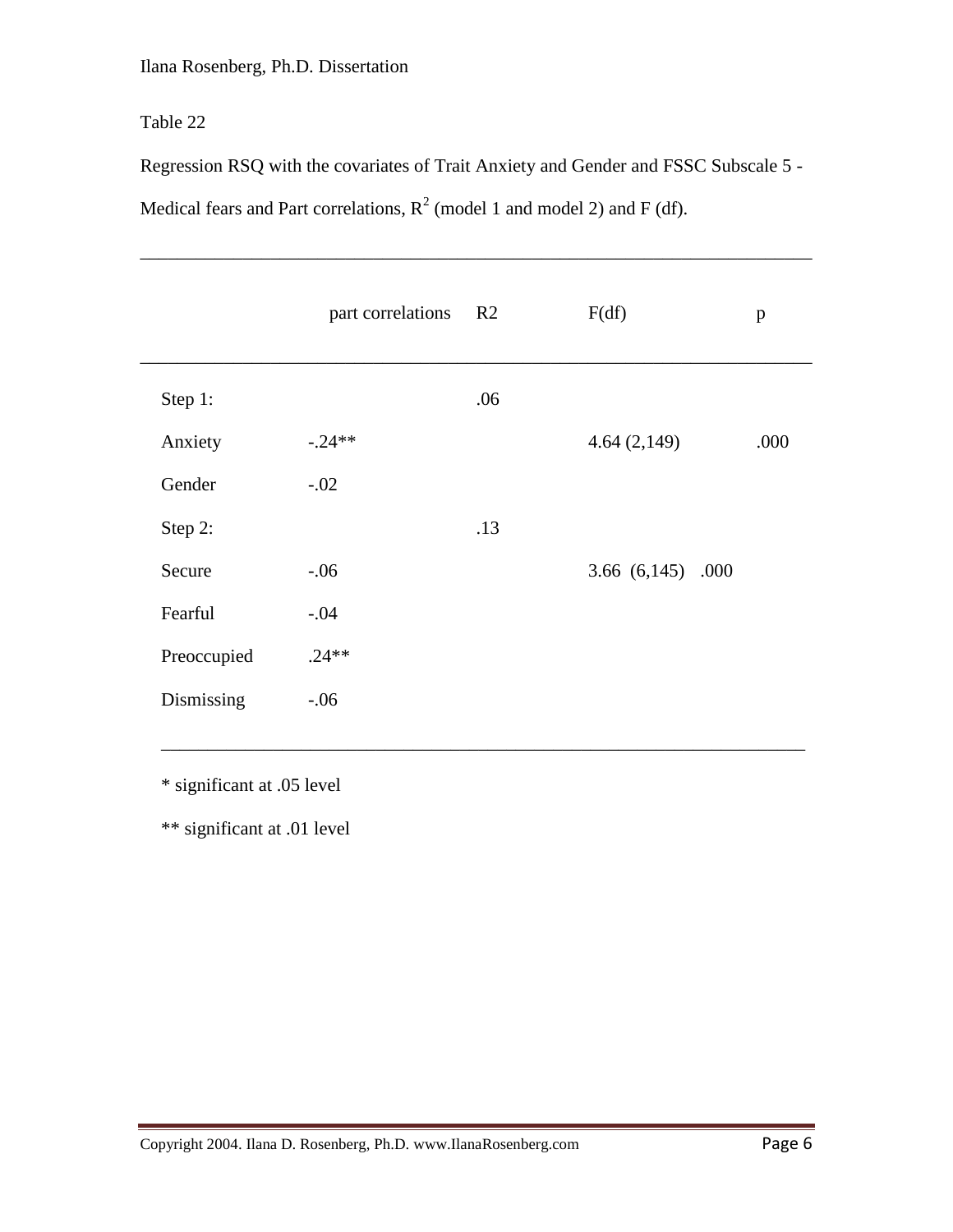## Table 23

Regression RSQ with the covariates of Trait Anxiety and Gender and FSSC Subscale 6 - Other fears and Part correlations,  $R^2$  (model 1 and model 2) and F (df).

\_\_\_\_\_\_\_\_\_\_\_\_\_\_\_\_\_\_\_\_\_\_\_\_\_\_\_\_\_\_\_\_\_\_\_\_\_\_\_\_\_\_\_\_\_\_\_\_\_\_\_\_\_\_\_\_\_\_\_\_\_\_\_\_\_\_\_\_\_

|             | part correlations R2 |     | F(df)        | $\mathbf{p}$ |
|-------------|----------------------|-----|--------------|--------------|
| Step 1:     |                      | .11 |              |              |
| Anxiety     | $.34**$              |     | 10.41(2,149) | .00          |
| Gender      | .07                  |     |              |              |
| Step 2:     |                      | .12 |              |              |
| Secure      | $-.03$               |     | 4.35(6,145)  | .00          |
| Fearful     | .08                  |     |              |              |
| Preoccupied | .09                  |     |              |              |
| Dismissing  | $-12$                |     |              |              |

\* significant at .05 level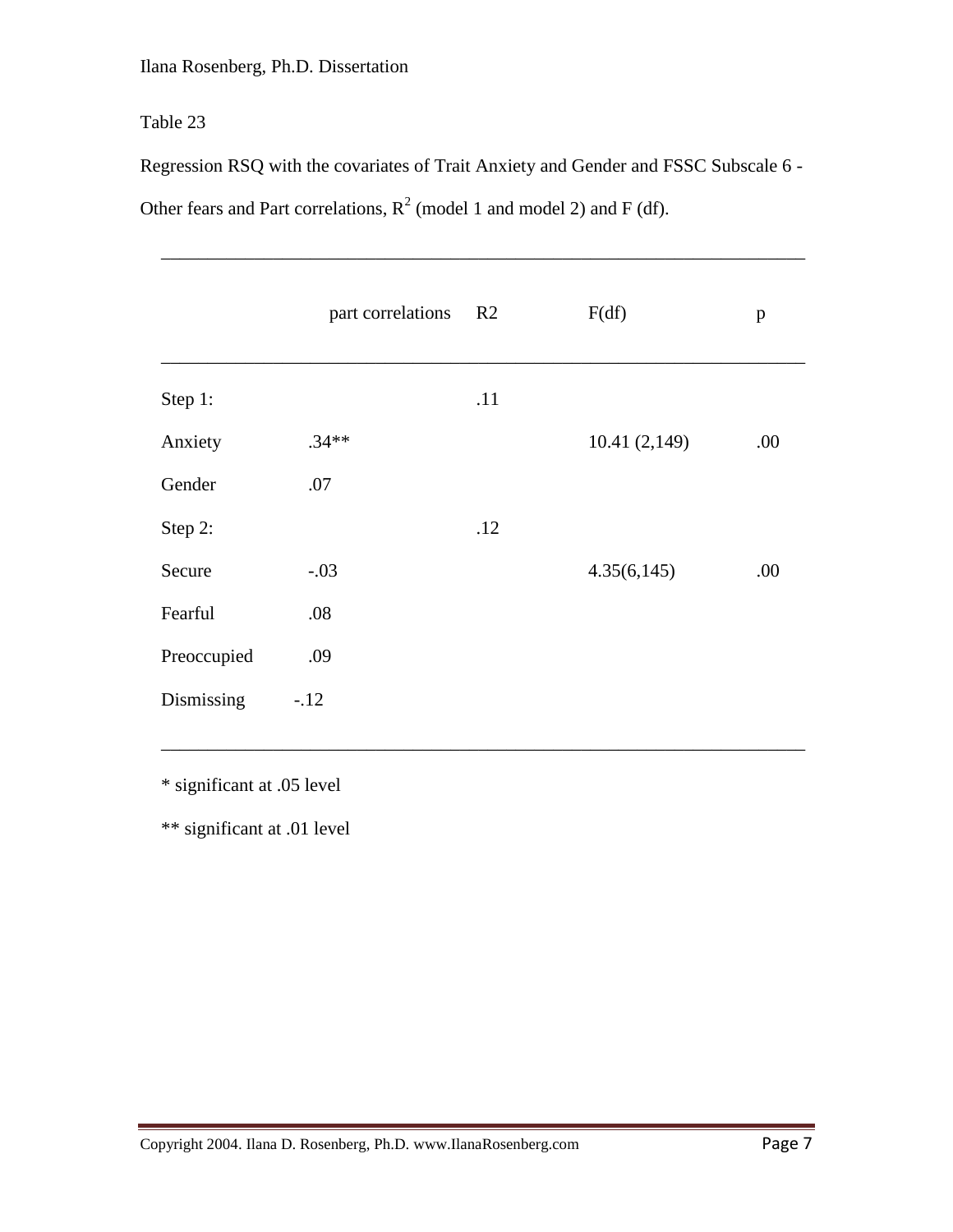## Table 24

Regression RSQ with the covariates of Trait Anxiety and Gender and FSS Subscale overall fears and Part correlations,  $R^2$  (model 1 and model 2) and F (df).

\_\_\_\_\_\_\_\_\_\_\_\_\_\_\_\_\_\_\_\_\_\_\_\_\_\_\_\_\_\_\_\_\_\_\_\_\_\_\_\_\_\_\_\_\_\_\_\_\_\_\_\_\_\_\_\_\_\_\_\_\_\_\_\_\_\_\_\_\_

|             | part correlations | R <sub>2</sub> | F(df)         | $\mathbf{p}$ |
|-------------|-------------------|----------------|---------------|--------------|
| Step 1:     |                   | .31            | 33.89 (2,149) | .000         |
| Anxiety     | $.53**$           |                |               |              |
| Gender      | $-.16*$           |                |               |              |
| Step 2:     |                   | .38            | 14.54(6,145)  | .000         |
| Secure      | $-.03$            |                |               |              |
| Fearful     | $-.05$            |                |               |              |
| Preoccupied | $.23**$           |                |               |              |
| Dismissing  | $-.06$            |                |               |              |

\_\_\_\_\_\_\_\_\_\_\_\_\_\_\_\_\_\_\_\_\_\_\_\_\_\_\_\_\_\_\_\_\_\_\_\_\_\_\_\_\_\_\_\_\_\_\_\_\_\_\_\_\_\_\_\_\_\_\_\_\_\_\_\_\_\_\_\_\_

\* significant at .05 level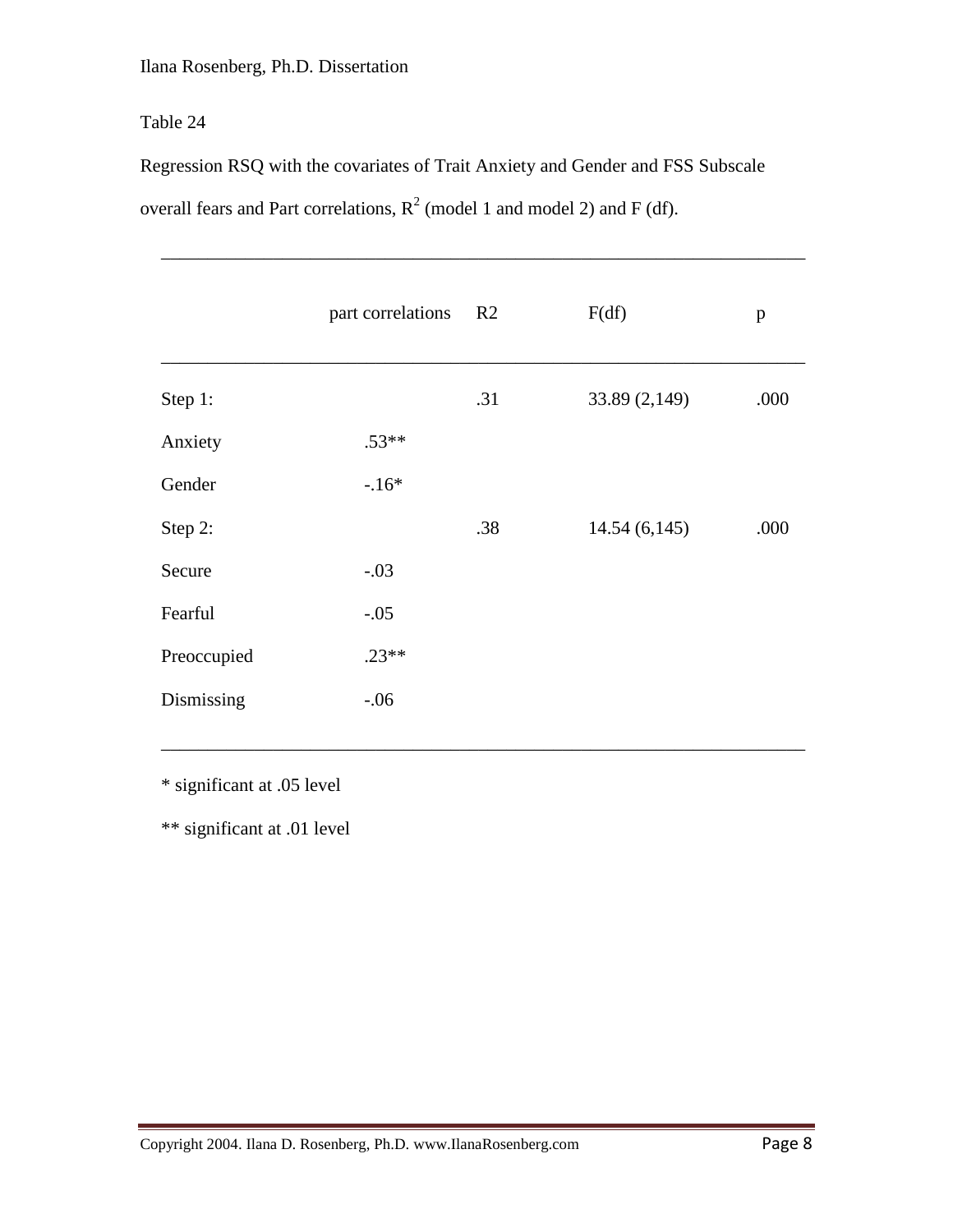## Table 25

Regression RSQ with the covariates of Trait Anxiety and Gender and FSS Subscale factor 1 Threats to the self and Part correlations,  $R^2$  (model 1 and model 2) and F (df).

\_\_\_\_\_\_\_\_\_\_\_\_\_\_\_\_\_\_\_\_\_\_\_\_\_\_\_\_\_\_\_\_\_\_\_\_\_\_\_\_\_\_\_\_\_\_\_\_\_\_\_\_\_\_\_\_\_\_\_\_\_\_\_\_\_\_\_\_\_

|             | part correlations | R2  | F(df)   | $\mathbf{p}$ |
|-------------|-------------------|-----|---------|--------------|
| Step 1:     |                   | .33 | (2,149) | .000         |
| Anxiety     | $.55**$           |     |         |              |
| Gender      | $-.17*$           |     |         |              |
| Step 2:     |                   | .40 | (6,145) | .000         |
| Secure      | $-.02$            |     |         |              |
| Fearful     | $-.05$            |     |         |              |
| Preoccupied | $.25**$           |     |         |              |
| Dismissing  | $-.05$            |     |         |              |

\* significant at .05 level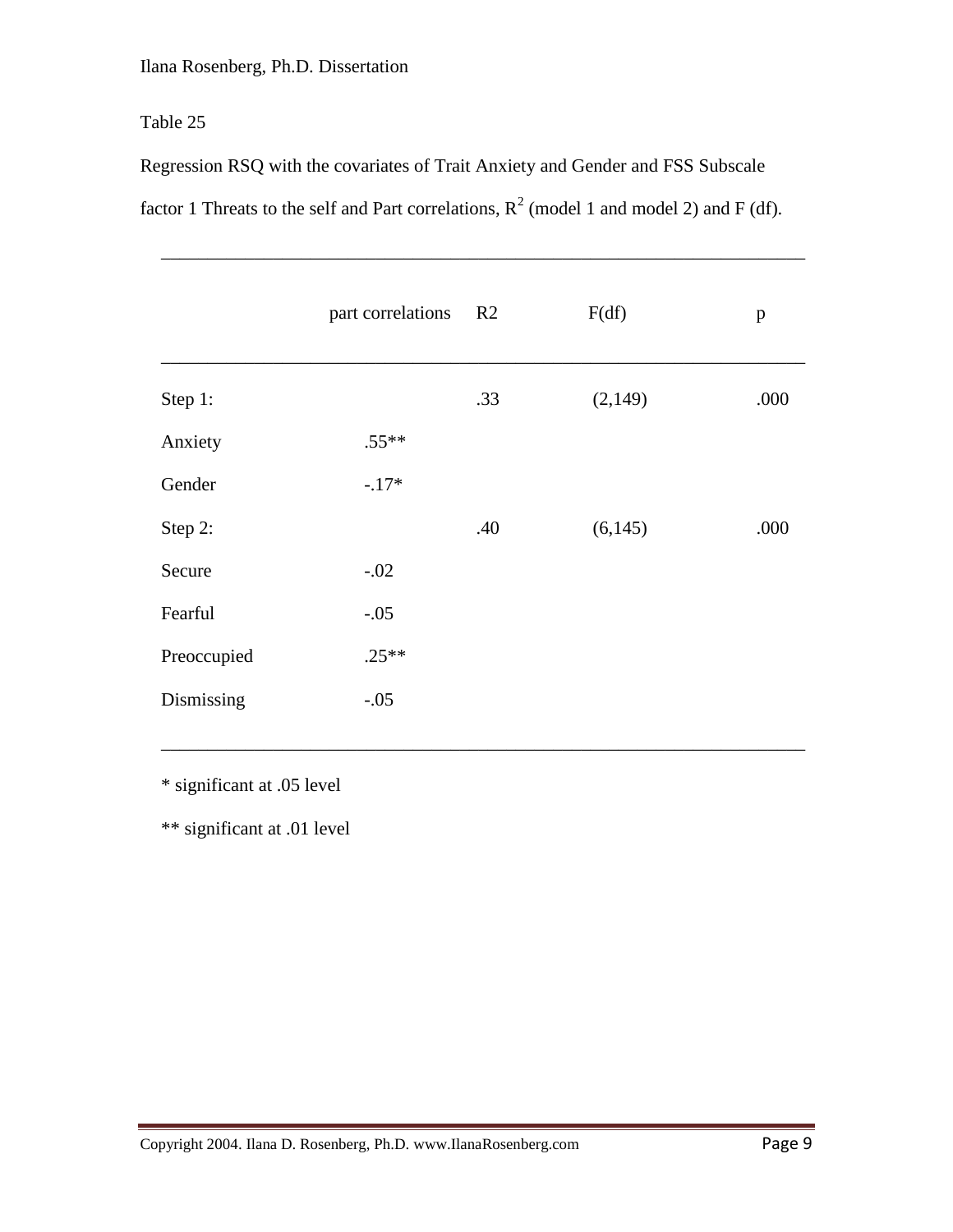## Table 26

Regression RSQ with the covariates of Trait Anxiety and Gender and FSS Subscale factor 2 -Small animals and Part correlations,  $R^2$  (model 1 and model 2) and F (df).

\_\_\_\_\_\_\_\_\_\_\_\_\_\_\_\_\_\_\_\_\_\_\_\_\_\_\_\_\_\_\_\_\_\_\_\_\_\_\_\_\_\_\_\_\_\_\_\_\_\_\_\_\_\_\_\_\_\_\_\_\_\_\_\_\_\_\_\_\_

|             | part correlations | R <sub>2</sub> | F(df)       | $\mathbf{p}$ |
|-------------|-------------------|----------------|-------------|--------------|
| Step 1:     |                   | .09            | 7.12(2,149) | .001         |
| Anxiety     | $.23**$           |                |             |              |
| Gender      | $-.18$            |                |             |              |
| Step 2:     |                   | .12            | 3.16(6,145) | .001         |
| Secure      | .04               |                |             |              |
| Fearful     | $-.11$            |                |             |              |
| Preoccupied | .07               |                |             |              |
| Dismissing  | $-.01$            |                |             |              |

\_\_\_\_\_\_\_\_\_\_\_\_\_\_\_\_\_\_\_\_\_\_\_\_\_\_\_\_\_\_\_\_\_\_\_\_\_\_\_\_\_\_\_\_\_\_\_\_\_\_\_\_\_\_\_\_\_\_\_\_\_\_\_\_\_\_\_\_\_

\* significant at .05 level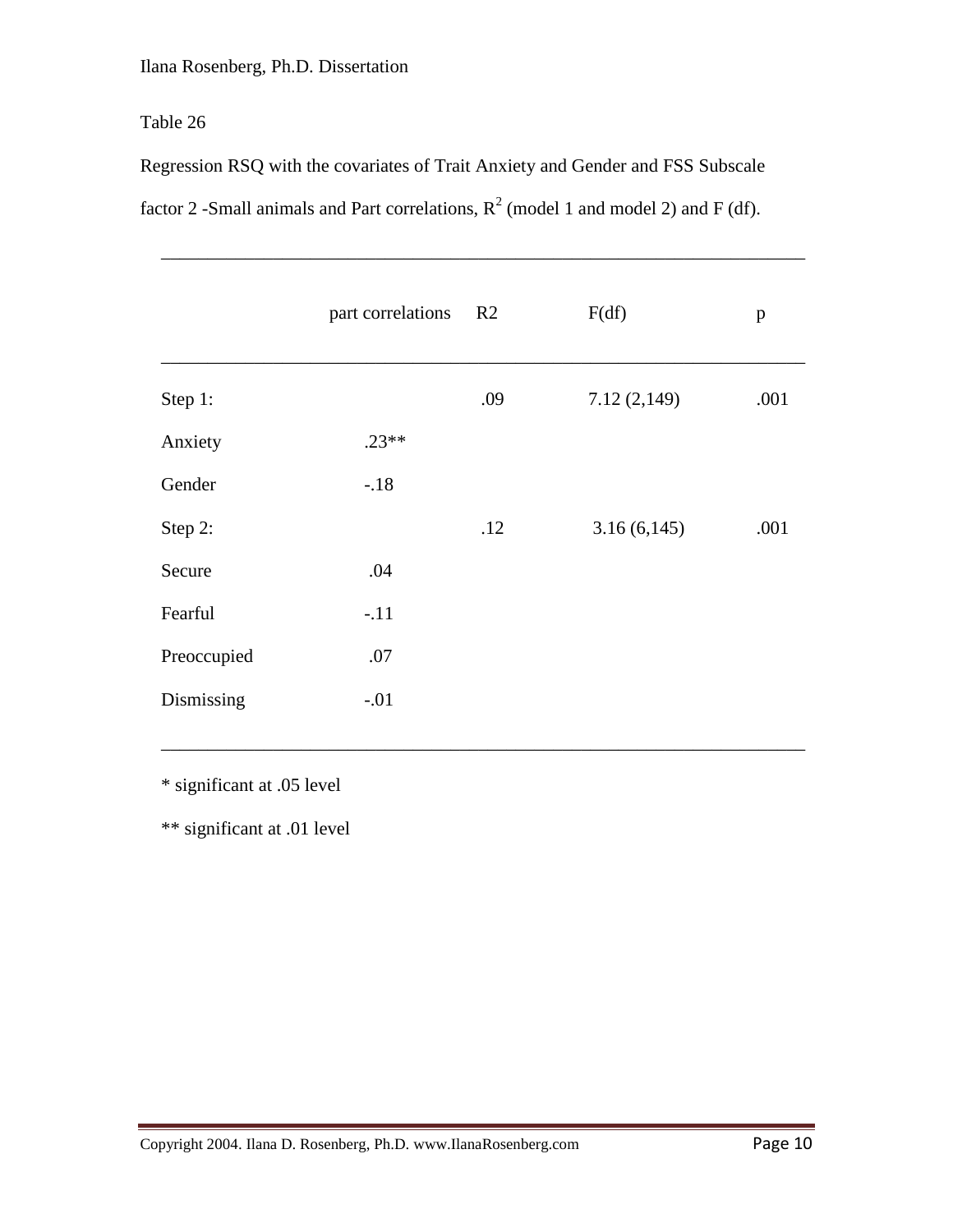## Table 27

Regression RSQ with the covariates of Trait Anxiety and Gender and FSS Subscale factor 3 -Heights and Part correlations,  $R^2$  (model 1 and model 2) and F (df).

\_\_\_\_\_\_\_\_\_\_\_\_\_\_\_\_\_\_\_\_\_\_\_\_\_\_\_\_\_\_\_\_\_\_\_\_\_\_\_\_\_\_\_\_\_\_\_\_\_\_\_\_\_\_\_\_\_\_\_\_\_\_\_\_\_\_\_\_\_

|             | part correlations | R <sub>2</sub> | F(df)       | p    |
|-------------|-------------------|----------------|-------------|------|
| Step 1:     |                   | .07            | 5.88(2,149) | .001 |
| Anxiety     | $.23**$           |                |             |      |
| Gender      | $-.13$            |                |             |      |
| Step 2:     |                   | .08            | (6,145)     | .06  |
| Secure      | $-.07$            |                |             |      |
| Fearful     | $-.02$            |                |             |      |
| Preoccupied | .02               |                |             |      |
| Dismissing  | $-.01$            |                |             |      |

\* significant at .05 level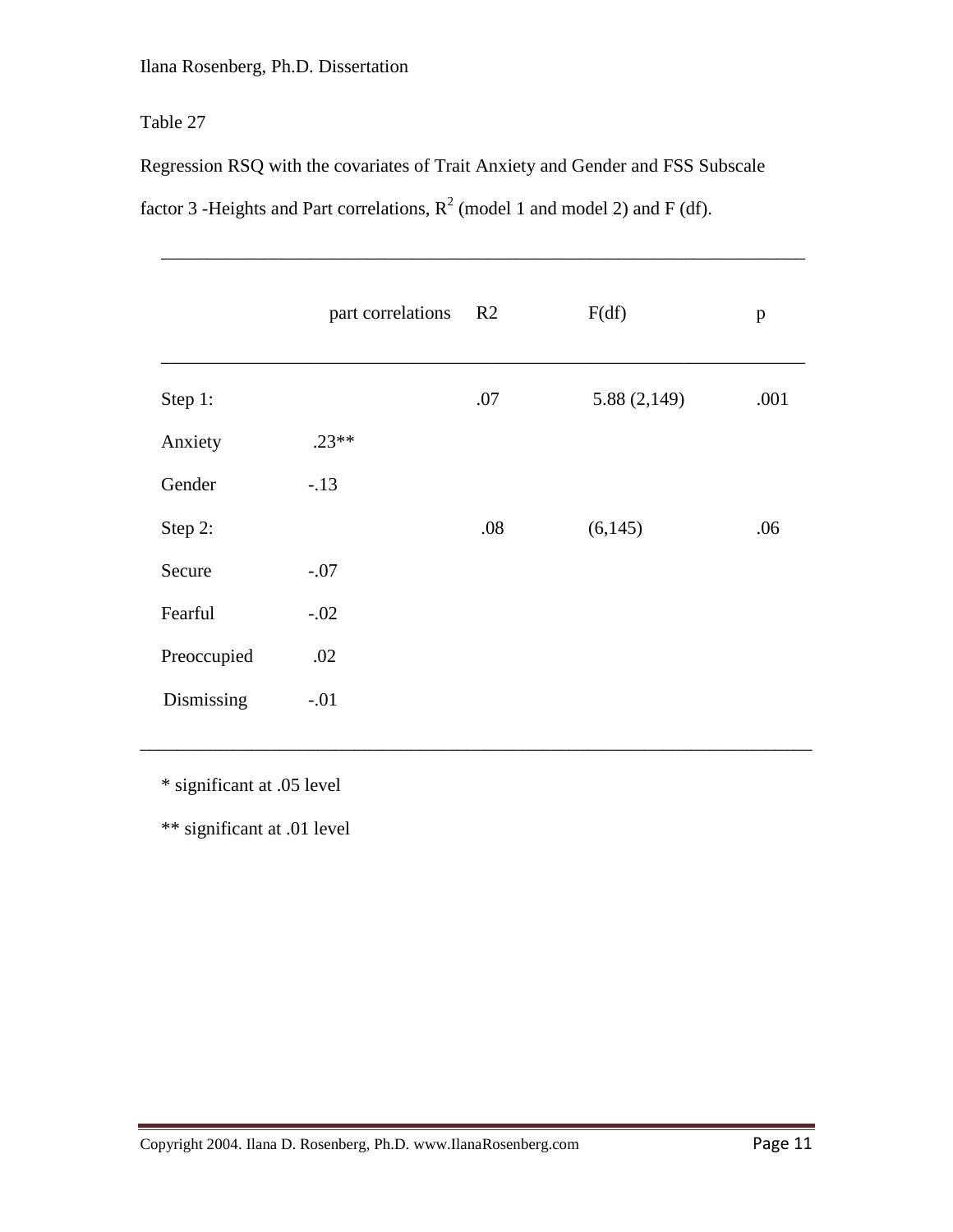#### APPENDIX 2

My name is Ilana Rosenberg and I am a doctoral student in Clinical Psychology conducting research on childhood fears and adult fears, under the supervision of Morris Eagle, Ph.D. Thank you for agreeing to participate in my study. This study is **Confidential** and so any data given will not be associated with your name in any way. This study will not be harmful to you in any way, nor can it necessarily promise any benefits. It consists of several questionnaires, including demographics, questions about your relationships with your parents and others, your childhood and current fears and current feelings of anxiety. This pamphlet will take about 30 minutes to complete. If at any time you feel uncomfortable, you may terminate this study. If during or after filling out this form something comes to mind that you wish to talk about further, please contact me. If you are feeling that you would like therapeutic contact you may call the Center for Psychological Services at Adelphi University (516) 877-4820. Please contact me at any time with questions or comments (516) 877-3999 x 750321. Please sign below to confirm your consent to participate in this study. If you would like a copy of the results of this study, please include your E-mail address below. This form will be separated from the survey in order to ensure complete confidentiality**. Please read all of the** 

#### **directions carefully. Thanks again!**

Name of Participant (printed) Signature of Participant

E-mail Address (optional):

Date of Signature

**Anonymous Demographics**

\_\_\_\_\_\_\_\_\_\_\_\_\_\_\_\_\_\_\_\_\_\_\_\_ \_\_\_\_\_\_\_\_\_\_\_\_\_\_\_\_\_\_\_\_\_\_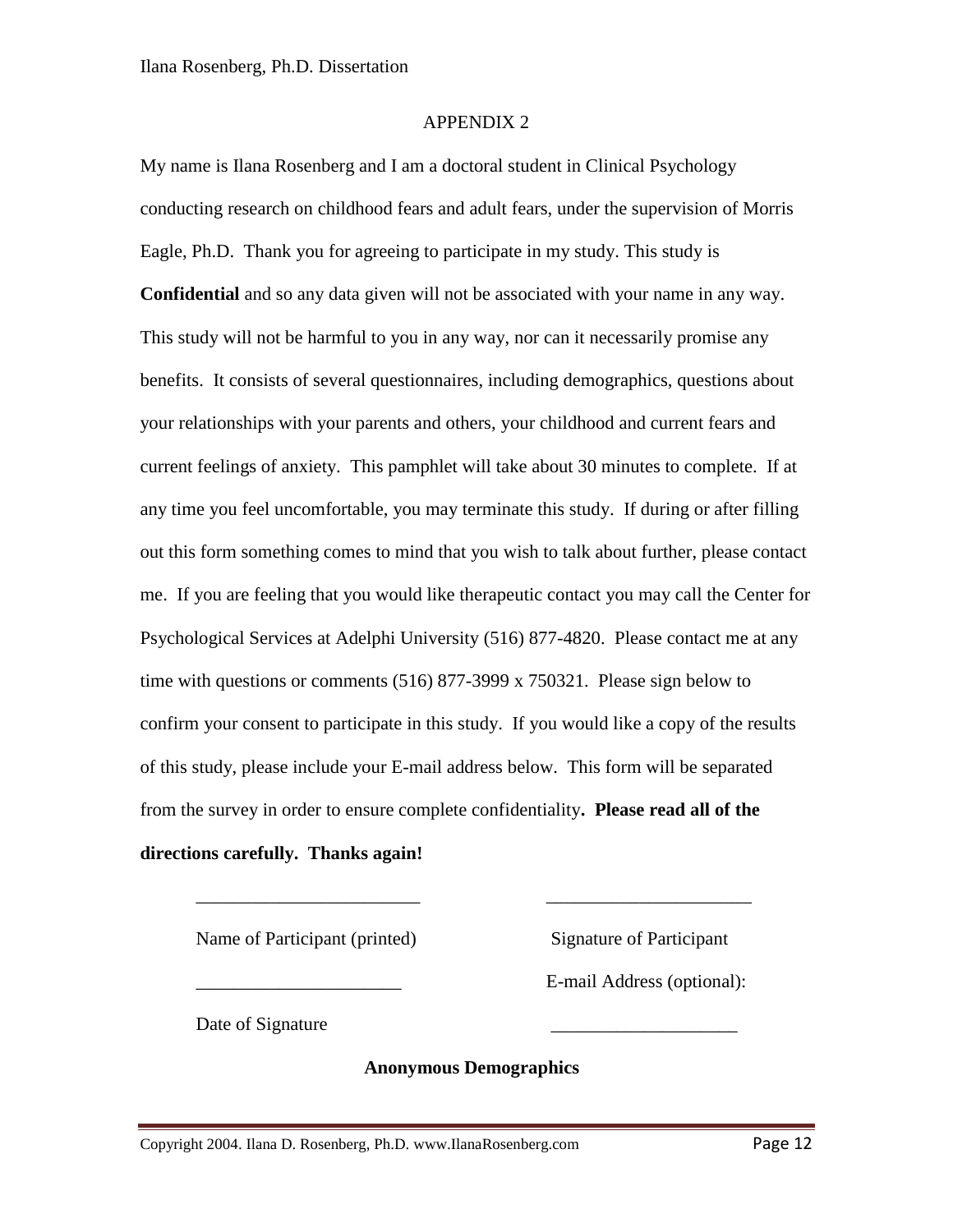This sheet will not contain any identifying information such as your name or address. It is purely to understand the background of the participants.

- 1. How old are you?  $\frac{1}{\sqrt{1-\frac{1}{\sqrt{1-\frac{1}{\sqrt{1-\frac{1}{\sqrt{1-\frac{1}{\sqrt{1-\frac{1}{\sqrt{1-\frac{1}{\sqrt{1-\frac{1}{\sqrt{1-\frac{1}{\sqrt{1-\frac{1}{\sqrt{1-\frac{1}{\sqrt{1-\frac{1}{\sqrt{1-\frac{1}{\sqrt{1-\frac{1}{\sqrt{1-\frac{1}{\sqrt{1-\frac{1}{\sqrt{1-\frac{1}{\sqrt{1-\frac{1}{\sqrt{1-\frac{1}{\sqrt{1-\frac{1}{\sqrt{1-\frac{1}{\sqrt{1-\frac{1}{\sqrt{1-\frac$
- 2. What is your gender?  $\frac{\ }{\ }$
- 3. What is your occupation? \_\_\_\_\_\_\_\_\_\_\_\_\_\_\_\_\_\_\_
- 4. What is your race/ethnicity? Circle one: Caucasian/White Latino Asian/Pacific Islander Black /African-American Native American/Alaskan Native Other No response 5. What is your religious affiliation? Circle one: Jewish Christian Protestant Catholic Islam Hindu Buddhist Other\_\_\_\_\_\_\_\_\_\_
- 6. What is your marital status? Circle one:

| Single | Married | Separated | Divorced |
|--------|---------|-----------|----------|

7. Do you live alone or with others? If you live with others, whom do you live with?

\_\_\_\_\_\_\_\_\_\_\_\_\_\_\_\_\_\_\_\_\_\_\_\_\_\_\_\_\_\_\_\_\_\_\_\_\_\_\_\_\_\_\_\_\_\_\_\_\_\_\_\_\_\_\_\_\_\_\_\_\_\_\_\_\_\_\_\_\_

8. What is the highest grade you have completed? Circle one. If you are currently a student please underline the correct choice:

| <b>Elementary School</b> | High School                                | College       | Graduate degree |
|--------------------------|--------------------------------------------|---------------|-----------------|
|                          | 9. What is your yearly income? Circle one: |               |                 |
| $14,000$ and below       | 14,000-20,000                              | 20,000-30,000 | 30,000-40,000   |
| 40,000-50,000            | 50,000-100,000                             | above 100,000 |                 |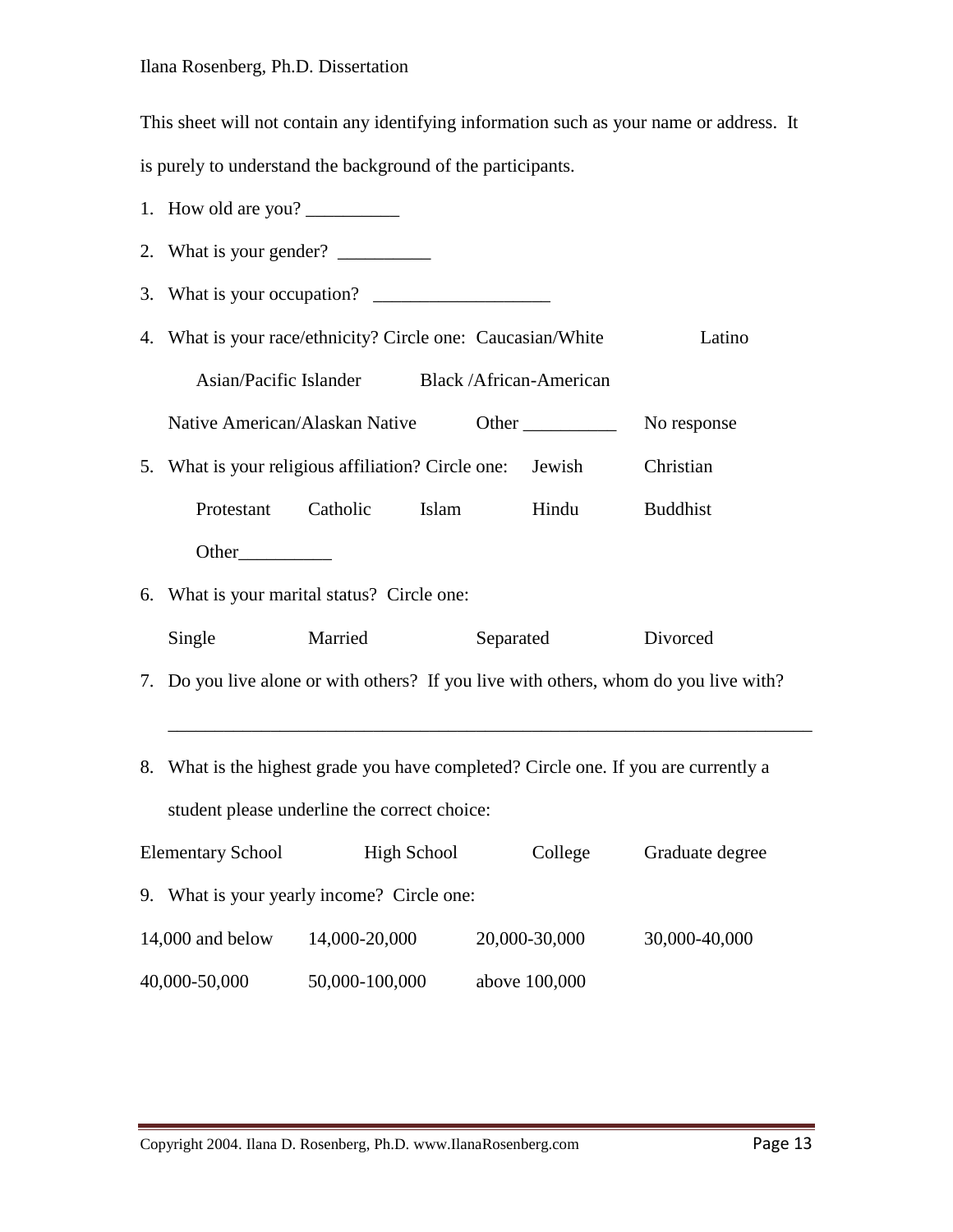#### **Personal Information (Anonymous)**

|                                             | 10. Would you describe yourself as a fearful child? ____________________________                                                                                                                                      |  |  |  |  |
|---------------------------------------------|-----------------------------------------------------------------------------------------------------------------------------------------------------------------------------------------------------------------------|--|--|--|--|
|                                             | 11. Would you describe yourself as a fearful adult? ____________________________                                                                                                                                      |  |  |  |  |
|                                             | 12. Please give 4 adjectives to describe your mother ___________________________                                                                                                                                      |  |  |  |  |
|                                             | 13. Please give 4 adjectives to describe your relationship with your mother                                                                                                                                           |  |  |  |  |
|                                             | 14. Please give 4 adjectives to describe your father ___________________________                                                                                                                                      |  |  |  |  |
|                                             | 15. Please give 4 adjectives to describe your relationship with your father                                                                                                                                           |  |  |  |  |
|                                             | <u> 1989 - Johann John Stone, menydd y gwelennau a gan y gan y gan y gan y gan y gan y gan y gan y gan y gan y ga</u><br>16. As a child or an adult, have you ever been the victim of or witnessed any acts of war or |  |  |  |  |
|                                             | violence, rape or physical or sexual abuse or any other traumatic incidents?                                                                                                                                          |  |  |  |  |
|                                             | 17. If so, please explain which of the above you were victim of or witnessed and how old you                                                                                                                          |  |  |  |  |
|                                             | were when it took place:                                                                                                                                                                                              |  |  |  |  |
| 18.                                         |                                                                                                                                                                                                                       |  |  |  |  |
| 19.                                         |                                                                                                                                                                                                                       |  |  |  |  |
|                                             | 20. Did you find it helpful? Circle one:                                                                                                                                                                              |  |  |  |  |
|                                             | Somewhat<br>Not at all<br>Extremely<br>Very                                                                                                                                                                           |  |  |  |  |
| 21.                                         | Who were your primary caretakers?                                                                                                                                                                                     |  |  |  |  |
|                                             | 22. Were you ever separated from your primary caretakers for a long period of time? If so, at                                                                                                                         |  |  |  |  |
| what age? For how long? Due to what reason? |                                                                                                                                                                                                                       |  |  |  |  |
|                                             | 23. Are your parents both living? __________ If not please indicate which parent is                                                                                                                                   |  |  |  |  |
|                                             |                                                                                                                                                                                                                       |  |  |  |  |